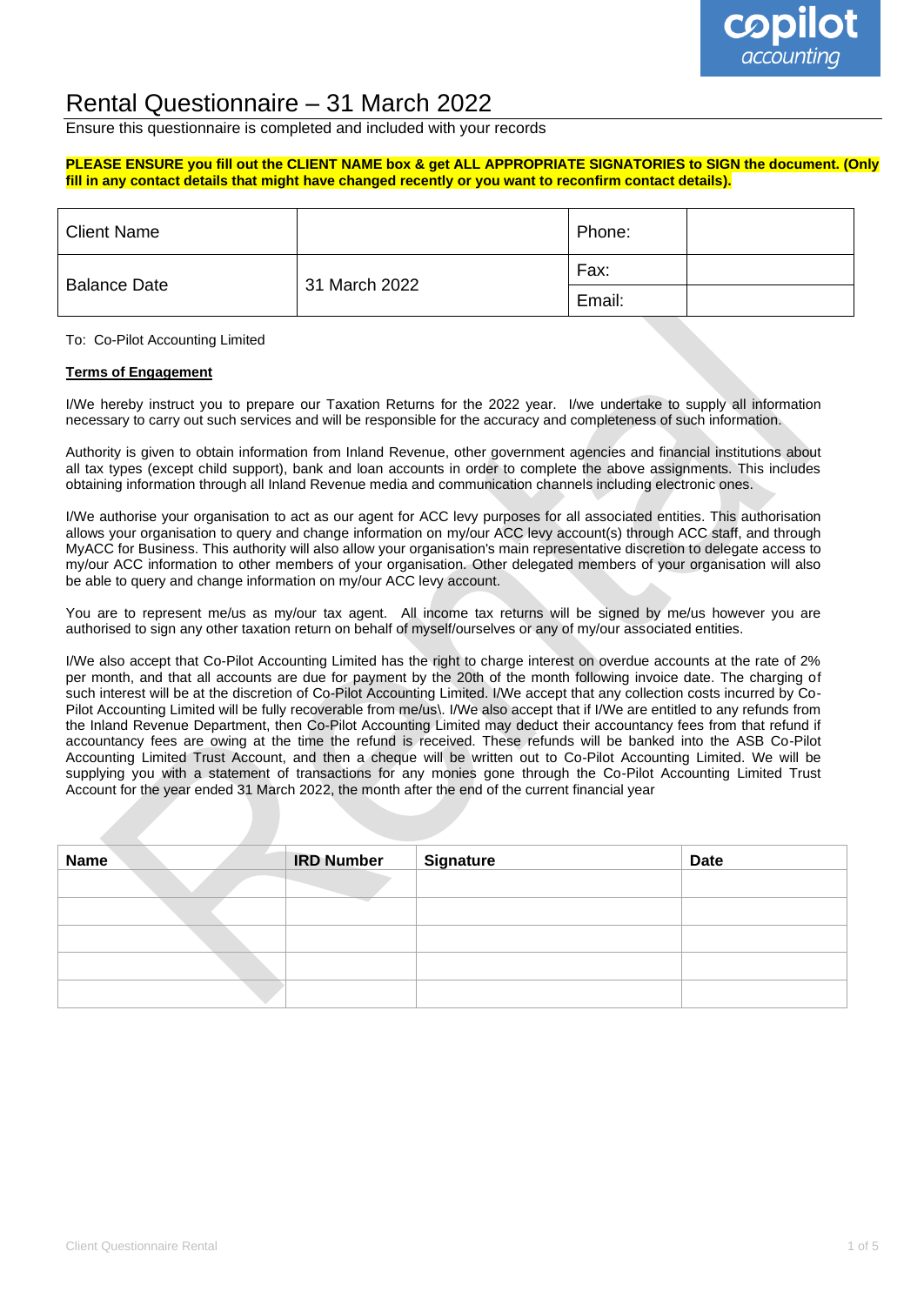

## **Only applicable for companies:**

| Under the Companies Amendment Act 2014 there is now a requirement for all directors to provide their<br>place of birth and date of birth AND in addition, there must be at least one director that either lives in<br>New Zealand; or lives in Australia and is a director of a company incorporated in Australia: |               |                                                                                                      |                                     |                                                                                                                       |   |
|--------------------------------------------------------------------------------------------------------------------------------------------------------------------------------------------------------------------------------------------------------------------------------------------------------------------|---------------|------------------------------------------------------------------------------------------------------|-------------------------------------|-----------------------------------------------------------------------------------------------------------------------|---|
| <b>Director</b>                                                                                                                                                                                                                                                                                                    | Date of birth | City / Town of birth                                                                                 | <b>Country of birth</b>             | <b>Current residential address</b>                                                                                    |   |
|                                                                                                                                                                                                                                                                                                                    |               |                                                                                                      |                                     |                                                                                                                       |   |
|                                                                                                                                                                                                                                                                                                                    |               |                                                                                                      |                                     |                                                                                                                       |   |
|                                                                                                                                                                                                                                                                                                                    |               |                                                                                                      |                                     |                                                                                                                       |   |
|                                                                                                                                                                                                                                                                                                                    |               |                                                                                                      |                                     |                                                                                                                       |   |
|                                                                                                                                                                                                                                                                                                                    |               |                                                                                                      |                                     |                                                                                                                       |   |
|                                                                                                                                                                                                                                                                                                                    |               |                                                                                                      |                                     |                                                                                                                       |   |
|                                                                                                                                                                                                                                                                                                                    |               |                                                                                                      |                                     |                                                                                                                       |   |
| <b>Property Details</b>                                                                                                                                                                                                                                                                                            |               |                                                                                                      |                                     |                                                                                                                       |   |
| Please provide us with the addresses of any rental properties you have.                                                                                                                                                                                                                                            |               |                                                                                                      |                                     | If a property was not rented for a full 12                                                                            |   |
|                                                                                                                                                                                                                                                                                                                    |               |                                                                                                      |                                     | months, please provide details of why it                                                                              |   |
|                                                                                                                                                                                                                                                                                                                    |               |                                                                                                      |                                     | was vacant.                                                                                                           |   |
|                                                                                                                                                                                                                                                                                                                    |               |                                                                                                      |                                     |                                                                                                                       |   |
|                                                                                                                                                                                                                                                                                                                    |               |                                                                                                      |                                     |                                                                                                                       |   |
| <b>Rental Income and Expenditure</b>                                                                                                                                                                                                                                                                               |               |                                                                                                      |                                     |                                                                                                                       | ✔ |
| <b>OR</b>                                                                                                                                                                                                                                                                                                          |               |                                                                                                      |                                     | Please supply bank statements clearly identifying and detailing all transactions that relate to the rental properties |   |
|                                                                                                                                                                                                                                                                                                                    |               | Please provide details of the following for each rental property. Use a separate sheet if necessary. |                                     |                                                                                                                       |   |
| Income:<br><b>Total Rent Received</b>                                                                                                                                                                                                                                                                              | \$            |                                                                                                      |                                     |                                                                                                                       |   |
| <b>Expenses:</b>                                                                                                                                                                                                                                                                                                   |               |                                                                                                      |                                     |                                                                                                                       |   |
| Accounting fees                                                                                                                                                                                                                                                                                                    |               | Phone                                                                                                |                                     | \$                                                                                                                    |   |
| Advertising (to rent)                                                                                                                                                                                                                                                                                              |               | Power                                                                                                |                                     |                                                                                                                       |   |
| Bank fees                                                                                                                                                                                                                                                                                                          |               | Rates                                                                                                |                                     |                                                                                                                       |   |
| Insurance                                                                                                                                                                                                                                                                                                          |               |                                                                                                      | (including regional council rates)  |                                                                                                                       |   |
| Legal fees                                                                                                                                                                                                                                                                                                         | $\frac{1}{2}$ |                                                                                                      | <b>Repairs and Maintenance</b>      | $\mathbb{S}$                                                                                                          |   |
| Management fees                                                                                                                                                                                                                                                                                                    | \$.           |                                                                                                      | (please attach details or invoices) |                                                                                                                       |   |
| Mortgage Interest                                                                                                                                                                                                                                                                                                  | \$            |                                                                                                      | Valuation fees                      | \$                                                                                                                    |   |
| (attach copy of loan summary/statements from bank)                                                                                                                                                                                                                                                                 |               |                                                                                                      | Water rates                         | \$                                                                                                                    |   |
| Details of any other expense relating to rental property:                                                                                                                                                                                                                                                          |               |                                                                                                      |                                     |                                                                                                                       |   |
|                                                                                                                                                                                                                                                                                                                    |               |                                                                                                      |                                     |                                                                                                                       |   |
|                                                                                                                                                                                                                                                                                                                    |               |                                                                                                      |                                     |                                                                                                                       |   |
|                                                                                                                                                                                                                                                                                                                    |               | Details of visits to inspect property/conduct property business:                                     |                                     |                                                                                                                       |   |
| <b>Details</b><br>Date                                                                                                                                                                                                                                                                                             |               |                                                                                                      |                                     | Kilometres                                                                                                            |   |
|                                                                                                                                                                                                                                                                                                                    |               |                                                                                                      |                                     |                                                                                                                       |   |
|                                                                                                                                                                                                                                                                                                                    |               |                                                                                                      |                                     |                                                                                                                       |   |
|                                                                                                                                                                                                                                                                                                                    |               |                                                                                                      |                                     |                                                                                                                       |   |
|                                                                                                                                                                                                                                                                                                                    |               |                                                                                                      |                                     |                                                                                                                       |   |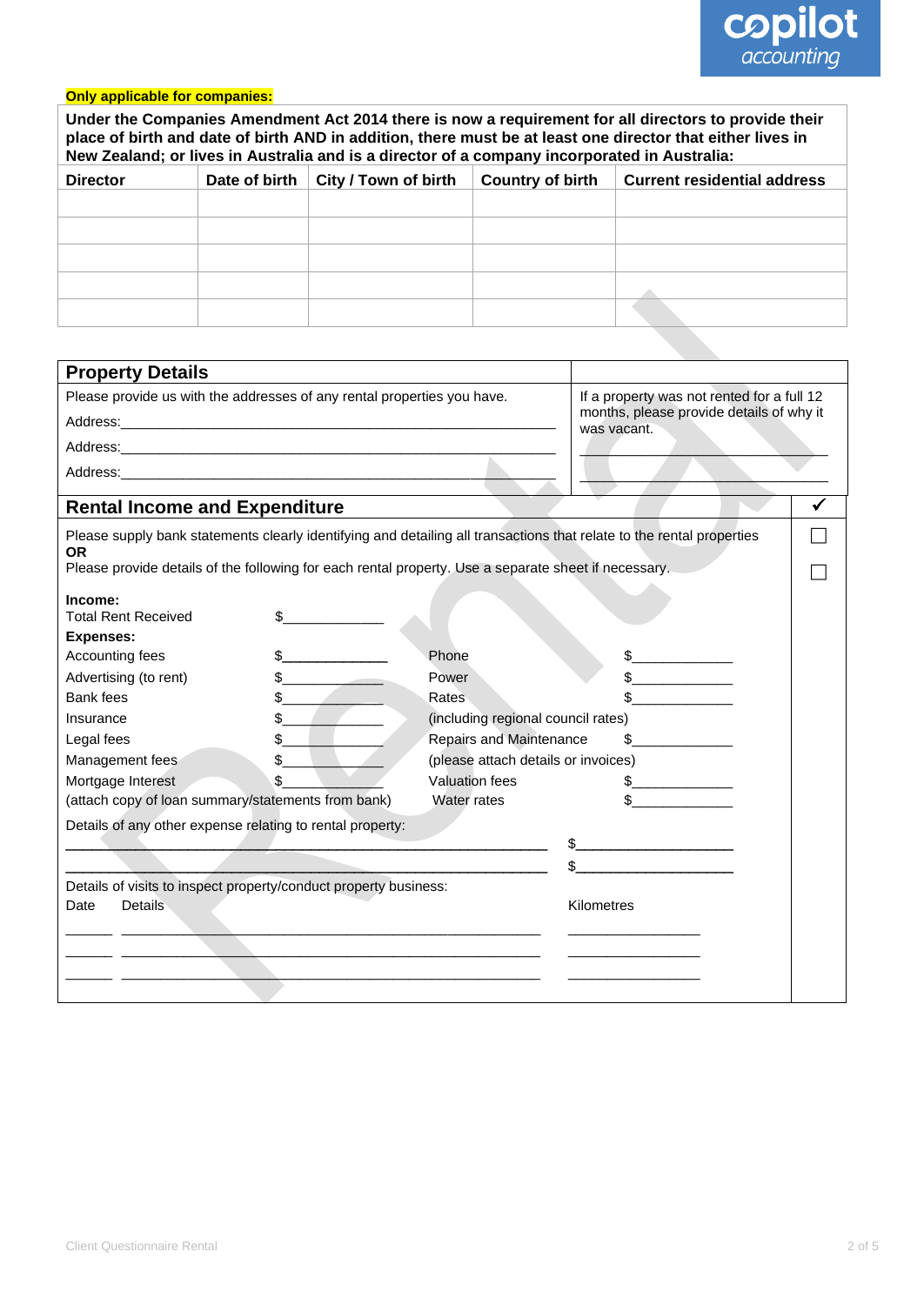# **copilot**<br>*accounting*

#### **Home Office Expenses**

| If part of your home is set aside principally for use as an office/workshop/storage area, please provide the following details:<br>Address for Home Office                                                                                                 |                           |      |                                             |                                                   |  |  |
|------------------------------------------------------------------------------------------------------------------------------------------------------------------------------------------------------------------------------------------------------------|---------------------------|------|---------------------------------------------|---------------------------------------------------|--|--|
| Home Office area: - no change as per previous year                                                                                                                                                                                                         |                           |      |                                             |                                                   |  |  |
| OR                                                                                                                                                                                                                                                         |                           |      |                                             |                                                   |  |  |
| Area used for Business:                                                                                                                                                                                                                                    | m <sup>2</sup>            |      |                                             |                                                   |  |  |
| Total Area of House & Workshop:                                                                                                                                                                                                                            | m <sup>2</sup>            |      |                                             |                                                   |  |  |
| <b>Actual Cost Method</b>                                                                                                                                                                                                                                  |                           |      |                                             | OR IRD Square Metre Rate Method (see below note)* |  |  |
| Power                                                                                                                                                                                                                                                      | $\sim$                    |      |                                             |                                                   |  |  |
| Insurance (Building & Contents)                                                                                                                                                                                                                            | s                         |      |                                             |                                                   |  |  |
| Interest (House Mortgage)                                                                                                                                                                                                                                  | Interest (House Mortgage) |      |                                             |                                                   |  |  |
| Rates (including regional council rates) \$                                                                                                                                                                                                                |                           |      | Rates (including regional council rates) \$ |                                                   |  |  |
| Rent                                                                                                                                                                                                                                                       | $\frac{1}{2}$             | Rent | $\mathbb{S}$                                |                                                   |  |  |
| Repairs & Maintenance                                                                                                                                                                                                                                      |                           |      |                                             |                                                   |  |  |
| Telephone rental                                                                                                                                                                                                                                           |                           |      |                                             |                                                   |  |  |
| Other                                                                                                                                                                                                                                                      |                           |      |                                             |                                                   |  |  |
| Total                                                                                                                                                                                                                                                      |                           |      |                                             |                                                   |  |  |
| *Would you like to use the IRD rate? Currently it is \$42.75 per square metre. This allowance doesn't cover Mortgage Interest,<br>Rates or Rent costs so we would still require these amounts.                                                             |                           |      |                                             |                                                   |  |  |
| <b>Covid-19 Wage Subsidy and Small Business Loan</b>                                                                                                                                                                                                       |                           |      |                                             |                                                   |  |  |
| Have you received the Wage Subsidy? (please note all dates and receipts)                                                                                                                                                                                   |                           |      | $\overline{\phantom{a}}$                    | Date rec: $\angle$ $\angle$ $\angle$ \$           |  |  |
| Have you received Resurgence Support Payments? (please note all dates and<br>receipts)                                                                                                                                                                     |                           |      | $\blacktriangledown$                        | Date rec: $\_\/\_\/\_\$                           |  |  |
| Have you received the Government Small Business Loan?.                                                                                                                                                                                                     |                           |      | $\Box$                                      | Date rec: $\angle$ / $\angle$ \$                  |  |  |
| <b>Residential Land Withholding Tax</b>                                                                                                                                                                                                                    |                           |      |                                             |                                                   |  |  |
| Have you sold residential property in New Zealand where Residential Land<br>Withholding Tax has been deducted and paid to the IRD? If so, provide details<br>e.g. IR1100 Residential land withholding tax return and other sale and purchase<br>documents. |                           |      | $\overline{\phantom{a}}$                    |                                                   |  |  |
| <b>Residential Property Sales</b>                                                                                                                                                                                                                          |                           |      |                                             |                                                   |  |  |
| Have you sold any residential property during the year (not otherwise detailed on<br>the information provided)?                                                                                                                                            |                           |      | $\overline{\phantom{a}}$                    |                                                   |  |  |
| If yes, when was the property purchased?                                                                                                                                                                                                                   |                           |      |                                             |                                                   |  |  |
| If it was purchased with 10 years of the sale date,                                                                                                                                                                                                        |                           |      |                                             | \$                                                |  |  |
| • what was the original purchase price                                                                                                                                                                                                                     |                           |      |                                             |                                                   |  |  |
| • and the sale price?                                                                                                                                                                                                                                      |                           |      |                                             |                                                   |  |  |
|                                                                                                                                                                                                                                                            |                           |      |                                             |                                                   |  |  |
| <b>Mortgage Interest Paid on Residential Properties</b>                                                                                                                                                                                                    |                           |      |                                             |                                                   |  |  |
| Have you incurred interest on residential properties owned (which is not your<br>main family home)? Is the interest also against properties other than residential<br>rentals? If so, please provide details of amount of interest and dates paid.         |                           |      |                                             |                                                   |  |  |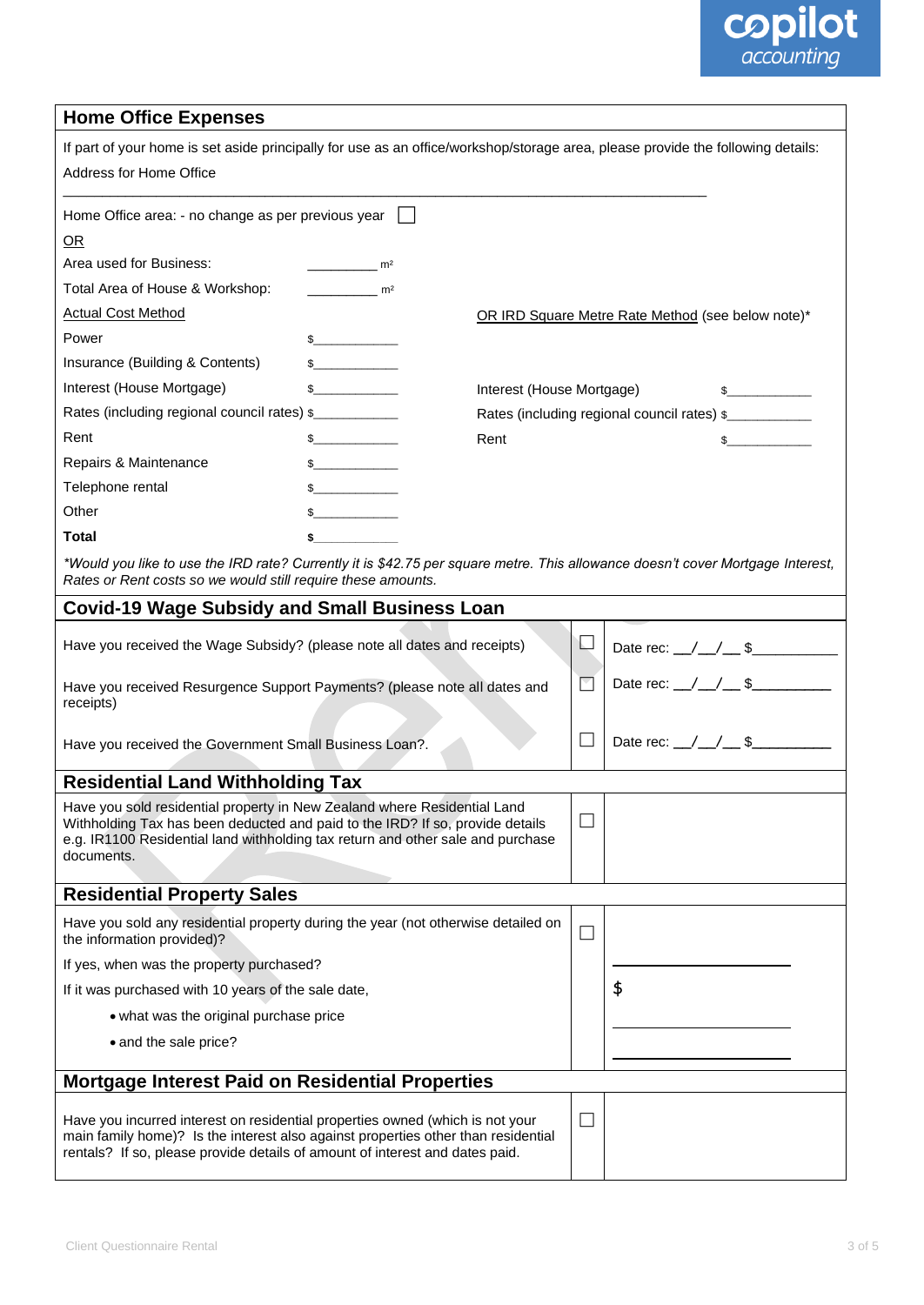# **copilot**<br>*accounting*

| <b>Mixed Use Holiday Home</b>                                                                                                                                                                                                                                                                                |                      |  |
|--------------------------------------------------------------------------------------------------------------------------------------------------------------------------------------------------------------------------------------------------------------------------------------------------------------|----------------------|--|
| Does this entity have a property (such as a holiday home or a bach) that is used privately and also to derive<br>income?                                                                                                                                                                                     |                      |  |
|                                                                                                                                                                                                                                                                                                              | Yes $\Box$ No $\Box$ |  |
| Was the property empty for 62 days or more in the income year?<br>If yes, please complete the following section so we can determine the amount of allowable deductions.                                                                                                                                      | Yes $\Box$ No $\Box$ |  |
| <b>Mixed Use Holiday Home - Information Required</b>                                                                                                                                                                                                                                                         |                      |  |
| The number of days the property was empty during the income year                                                                                                                                                                                                                                             |                      |  |
| The number of days the asset was used by family or associated persons* during the income year<br>OR where income from any person received was less than 80% of market rate<br>* Associated persons include close relatives, or if owned by an entity, persons associated with the entity owning the property |                      |  |
| If there is more than one tenant who used the property through the year, please attach details.                                                                                                                                                                                                              |                      |  |
| Name of tenant:                                                                                                                                                                                                                                                                                              |                      |  |
| Relationship to owner (if any):                                                                                                                                                                                                                                                                              |                      |  |
| $\sim$<br>Amount of rent they paid:<br>Dates rented (From: To)                                                                                                                                                                                                                                               |                      |  |
| Expenses incurred in respect of the property (the list below is not exhaustive - details of all expenses will be<br>required):                                                                                                                                                                               |                      |  |
| Cost of advertising for tenants                                                                                                                                                                                                                                                                              |                      |  |
| Cost of repairing damages caused by tenants                                                                                                                                                                                                                                                                  |                      |  |
| Number of days spent in the property while repairing damages caused by tenants                                                                                                                                                                                                                               |                      |  |
| Mortgage interest                                                                                                                                                                                                                                                                                            |                      |  |
| Rates                                                                                                                                                                                                                                                                                                        |                      |  |
| Insurance                                                                                                                                                                                                                                                                                                    |                      |  |
| Repairs/maintenance for general wear and tear                                                                                                                                                                                                                                                                |                      |  |
| Other (please give details) :                                                                                                                                                                                                                                                                                |                      |  |
|                                                                                                                                                                                                                                                                                                              |                      |  |